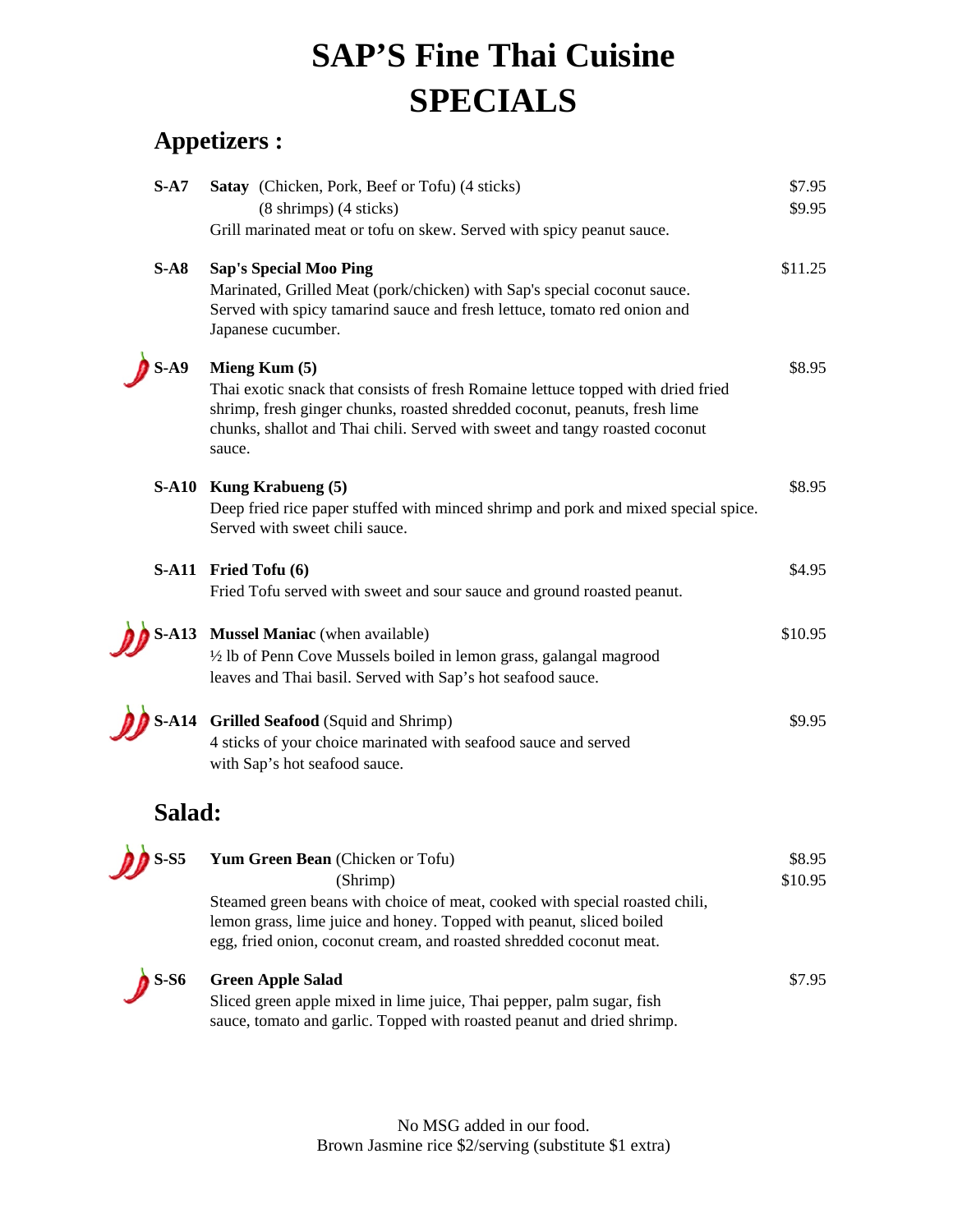## **Entree:**

|                   | S-P39 Hor Mok Salmon<br>Savory coconut milk and red curry custard with chunk salmon, collard<br>Greens, Thai basil and magrood leaves. Served with rice.                                                                                                                                                                        | \$13.95                      |
|-------------------|---------------------------------------------------------------------------------------------------------------------------------------------------------------------------------------------------------------------------------------------------------------------------------------------------------------------------------|------------------------------|
| <b>S-P40</b>      | Pla Sarm Rod<br>One lb of lightly fried Tilapia filet, topped with three flavor sauce<br>(Tamarind, Palin sugar, Lime Juice, Fish sauce) and Thai basil.<br>Served with rice.                                                                                                                                                   | \$14.95                      |
| S-P41             | <b>Sap's Special Panang Beef Curry</b><br>Slowly cooked beef in Thai red curry with shredded magrood leaves,<br>Thai basil, jalapeno. Served with rice.                                                                                                                                                                         | \$11.95                      |
| $S-P42$           | <b>Sap's Special Garee Beef Curry</b><br>Slowly cooked beef in Thai yellow curry with whole read potatoes,<br>onion, black pepper, and curry powder. Hot and spicy. Served with rice.                                                                                                                                           | \$12.95                      |
| $S-P43$           | Po Tak Seafood<br>Hot and spicy lime basil soup with Tilapia filet, shrimp, squid,<br>imitation crab meat, mussels, and scallop, Thai chili, Thai basil,<br>Galangal, straw, mushroom, shallot, lemongrass, magrood leaves with<br>roasted chili pepper and cilantro. Served with rice.                                         | \$15.50                      |
|                   | Sap's Special Keow Wan Beef Curry<br>Slowly cooked beef in Thai green curry with eggplant, shredded magrood<br>leaves, Thai basil and jalapeno. Served with rice.                                                                                                                                                               | \$12.95                      |
| <b>S-P45</b>      | <b>Sap's Special Gang Prik</b><br>(Chicken, Pork, Beef, Tofu, Chinese Broccoli, Green Bean or Bok Choy)<br>(8 Shrimp or Squid)<br>(1 lb. of Tilapia filet)<br>Thai southern style curry with Tumeric cooked without coconut milk,<br>shredded magrood leaves, Thai basil and Jalapeno. Very hot and spicy.<br>Served with rice. | \$9.95<br>\$11.95<br>\$15.95 |
|                   | S-P46 Nuer Ob<br>Slowly cooked beef in Sap's Special sauce with yellow onion,<br>tomatoes, black pepper and palm sugar. Served with rice and spicy chili<br>and garlic sauce on the side.                                                                                                                                       | \$12.95                      |
| <b>DODD</b> S-P47 | <b>Pad Prik Gang</b><br>(Chicken, Pork, Beef, Tofu, Chinese Broccoli, Green Bean or Bok Choy)<br>(8 Shrimp or Squid)<br>Stir-fried choice of meat in red curry paste with coconut milk, serrano pepper,<br>Thai basil, young pepper corn and magrood leaves. Hot and spicy. Served with rice.                                   | \$9.95<br>\$11.95            |

No MSG added in our food. Brown Jasmine rice \$2/serving (substitute \$1 extra)